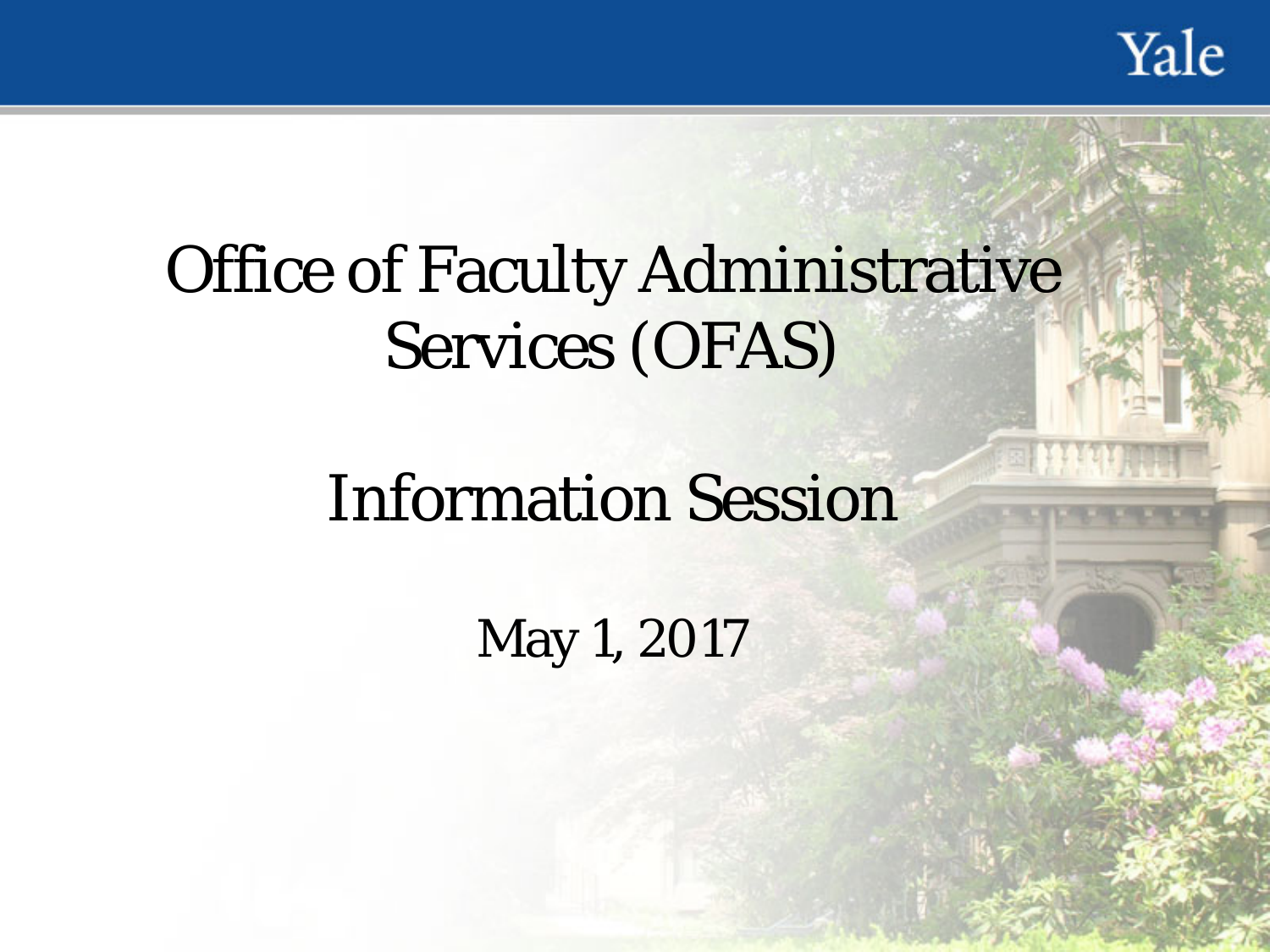



- Transition to Workday Financials
- Summer Compensation
	- Update for this year
	- Policies and Procedures
	- Teacher Summer Programs
- End of term activities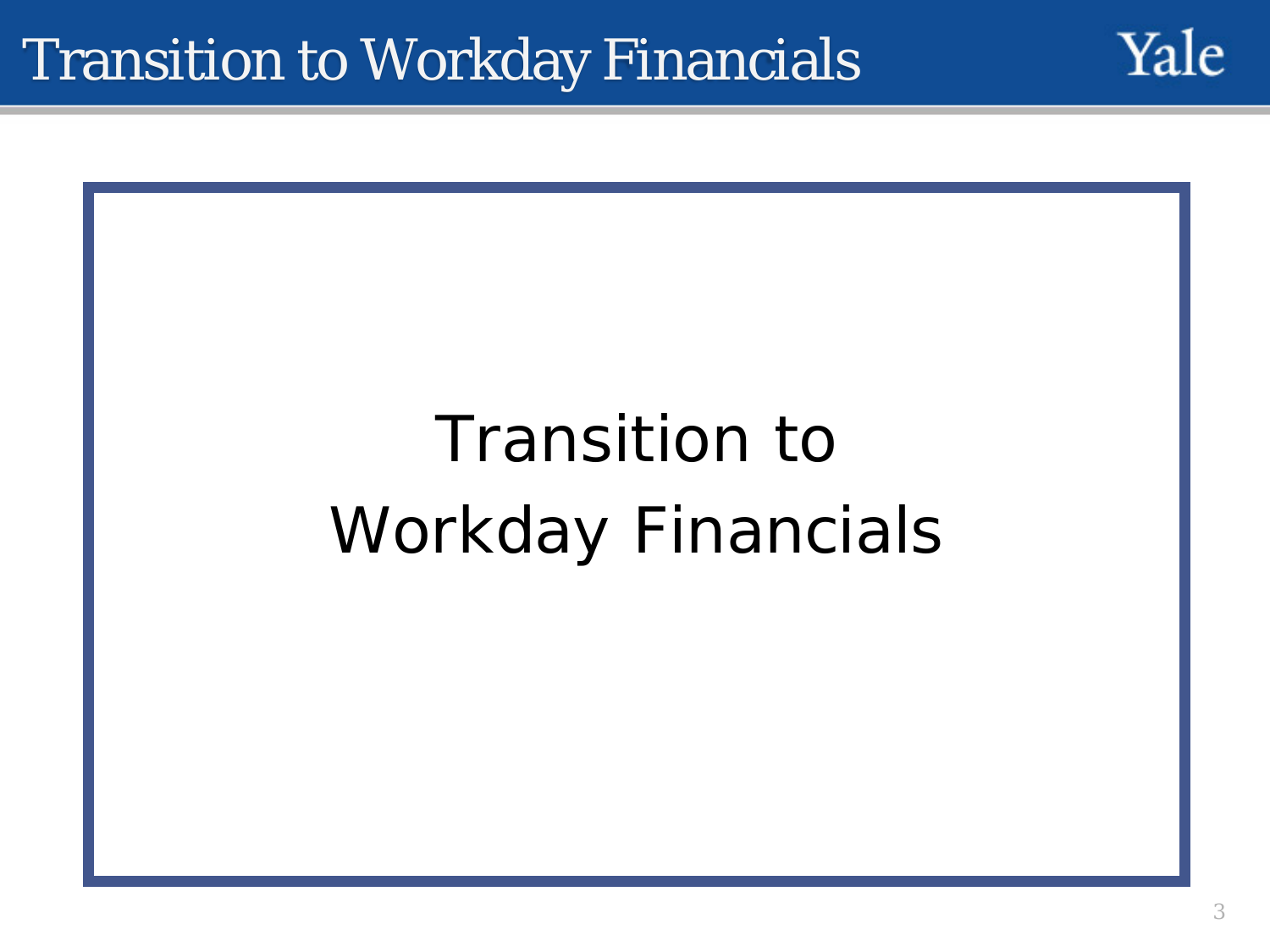#### **Ah Change…**

Change is inevitable. Change is constant. *-Benjamin Disraeli*

The price of doing the same old thing is far higher than the price of change. *-Bill Clinton*

If we don't change, we don't grow. If we don't grow, we aren't really living. *-Gail Sheehy*

When you're finished changing, you're finished. *-Benjamin Franklin*

If you don't like something, change it. If you can't change it, change your attitude. *-Maya Angelou*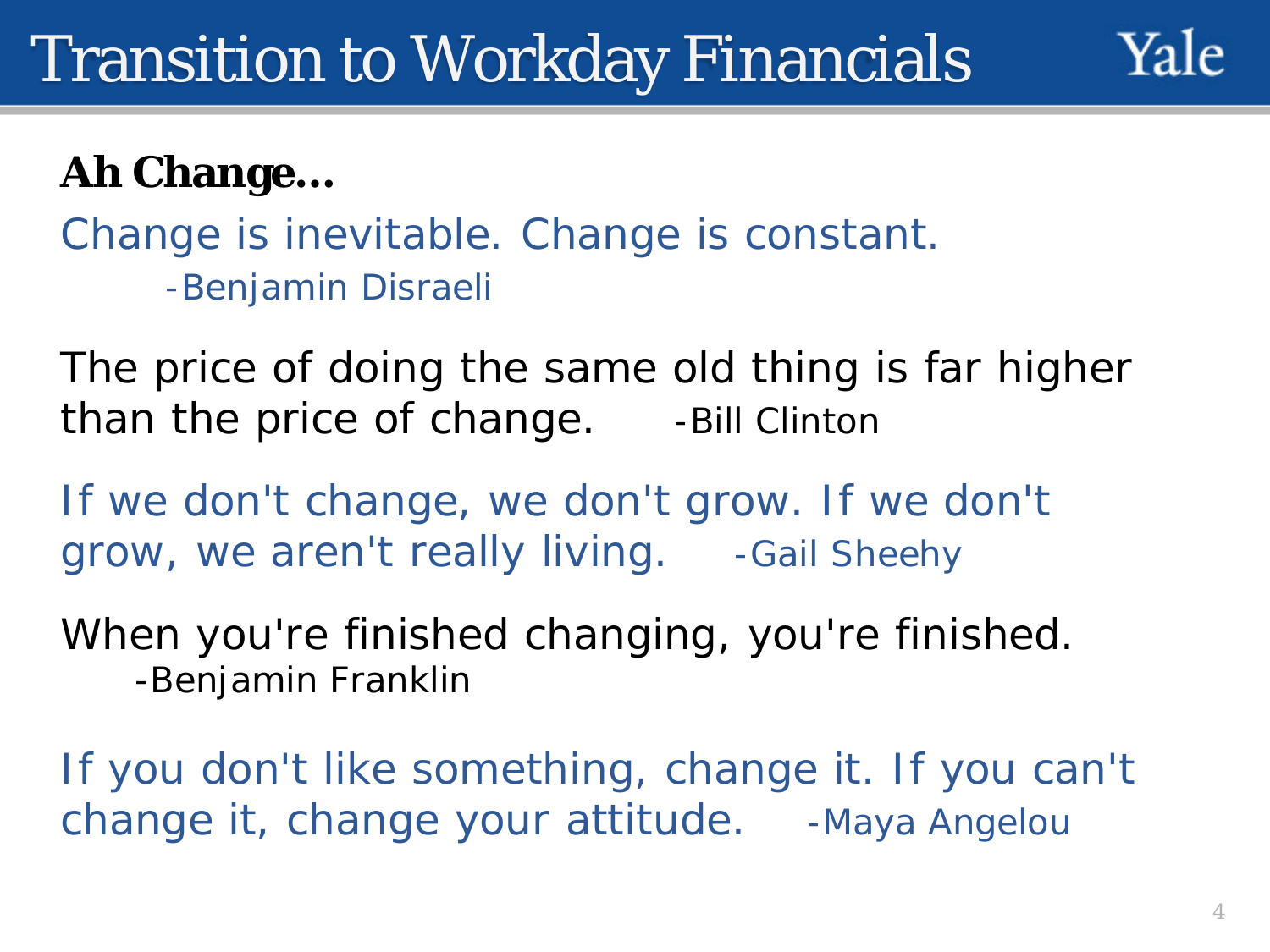Yale

Important change that will impact academic business processes for all schools.

- Today through June 2017 Labor schedules are entered into Oracle, in most cases this is done by OFAS staff.
- July 2017 Costing allocations will be entered into Workday by department staff.
- New Workday roles have been created to enter or change costing.
	- Cost Center Payroll Costing Specialist
	- Cost Center Payroll Accounting Adjustment Specialist
- Some academic business processes in Workday allow for entry of charging, such as one-time payments.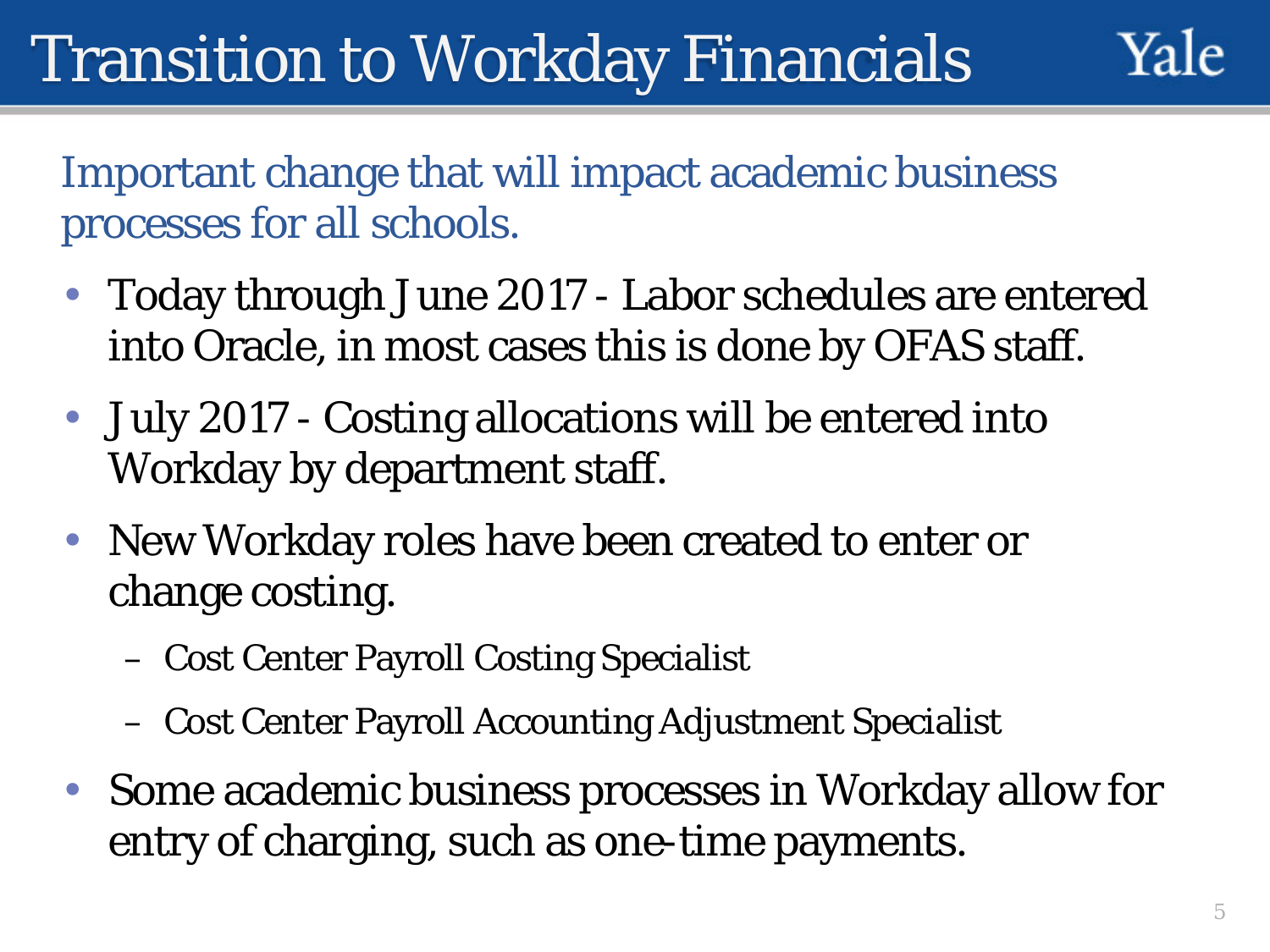This change will specifically impact compensation transactions related to academic business processes for all schools.

• [Calendar of Changes for Summer 2017](http://facultyadmin.yale.edu/calendar-changes-summer-2017) – Posted on OFAS website on [Administrative Processes](http://facultyadmin.yale.edu/admin-processes) page.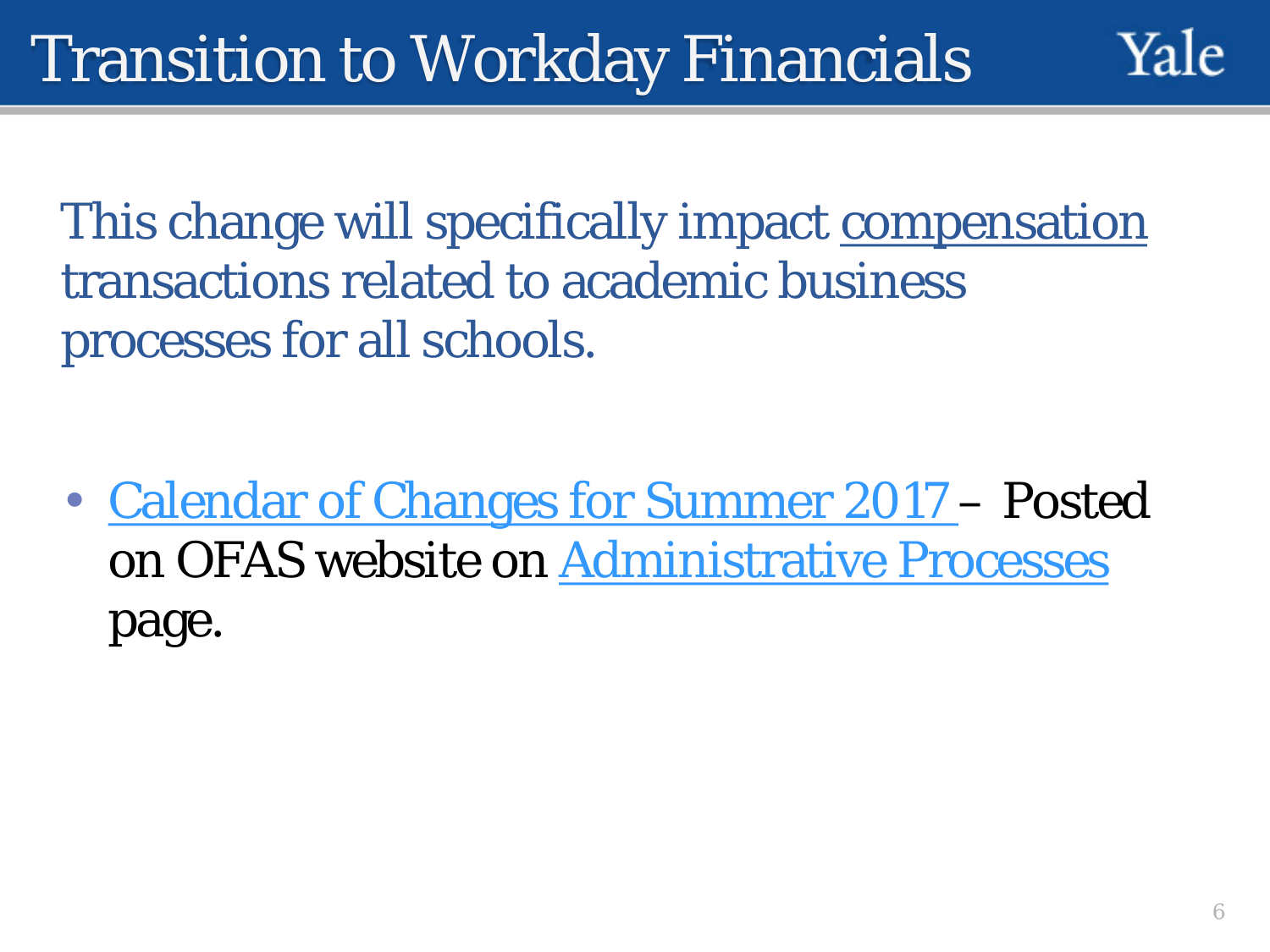### Yale

#### **Highlights of the Calendar of Changes**

- 6/7/17 Deadline to submit Charging Instructions form with PTAEO in order to be converted to Workday
- Complete packets with Charging Instructions submitted by 6/7/17 will be entered into Oracle.
	- New hire exception for faculty being hired on 9/1/17 or later They will not backbridge to Oracle so charging cannot be entered in time for conversion.
- Supporting documents submitted post 6/7/17 and new hires with a start date of 9/1/17 or later
	- No longer need Charging Instructions with PTAEO
	- New form Faculty Compensation Approval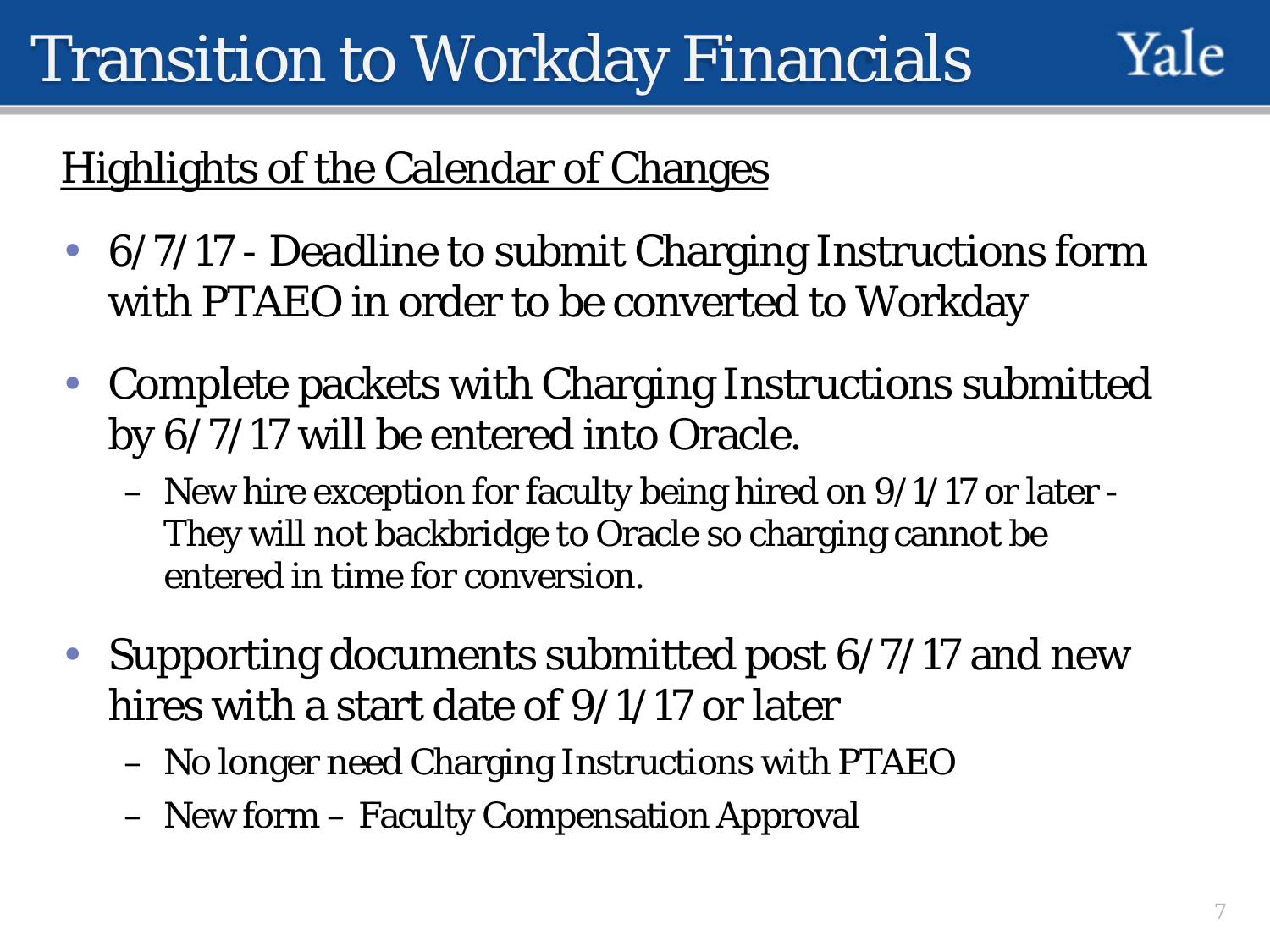

## Update on Summer Compensation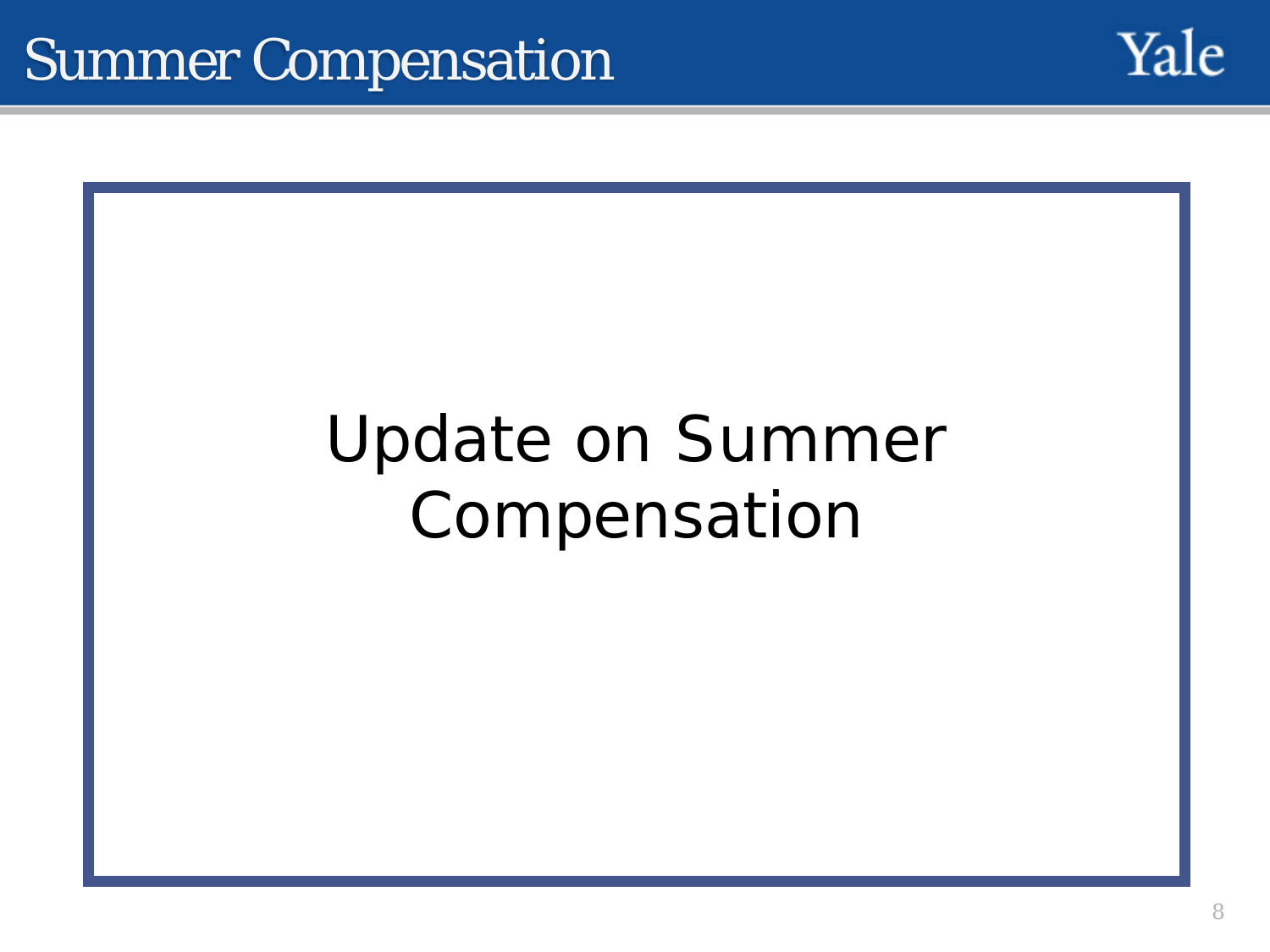

No multi-month period in Workday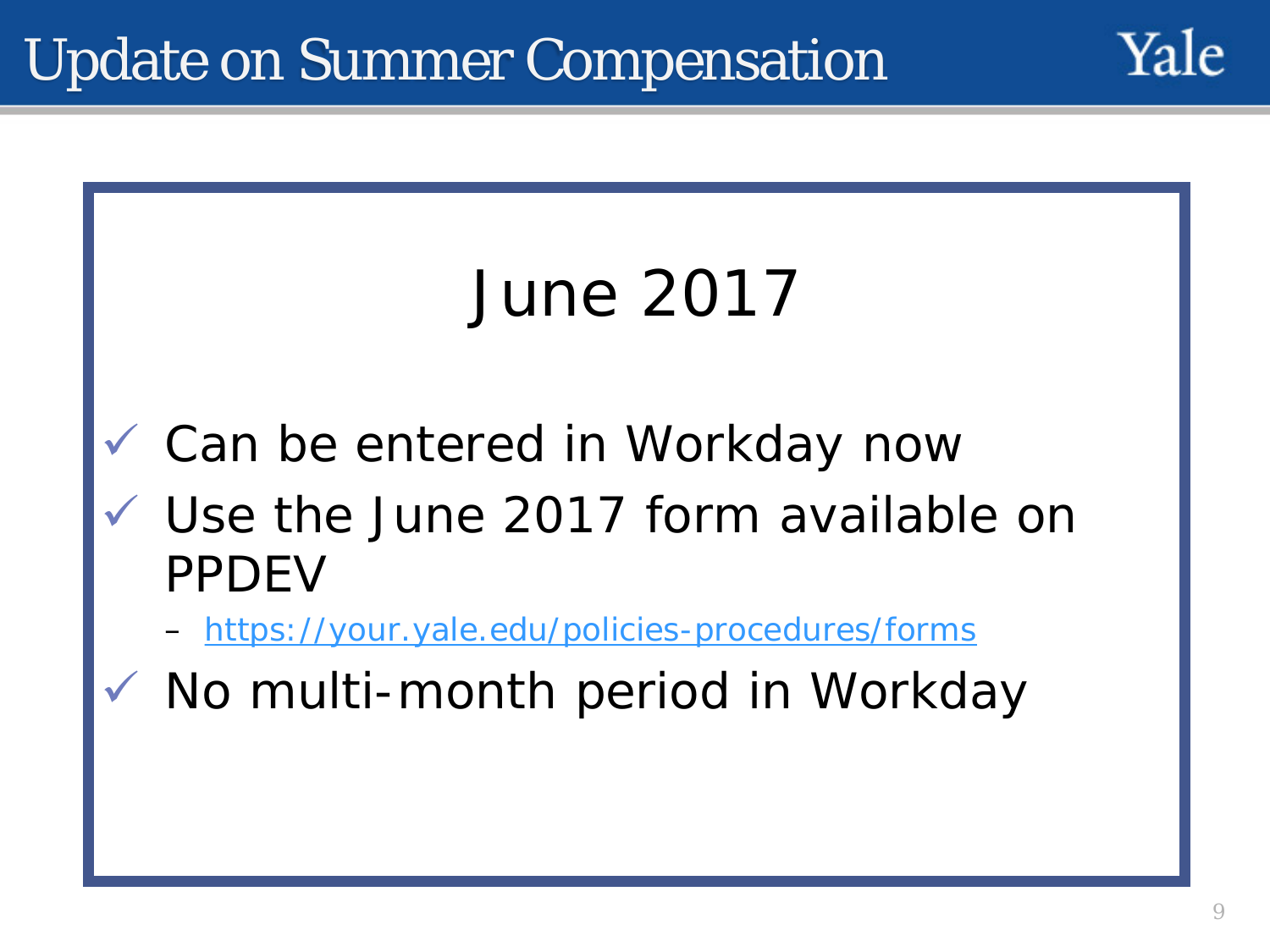## Update on Summer Compensation





If the funding source is non-grant, include back-up



#### SEND!

Send forms to [provostforms@yale.edu](mailto:provostforms@yale.edu) – please no cc!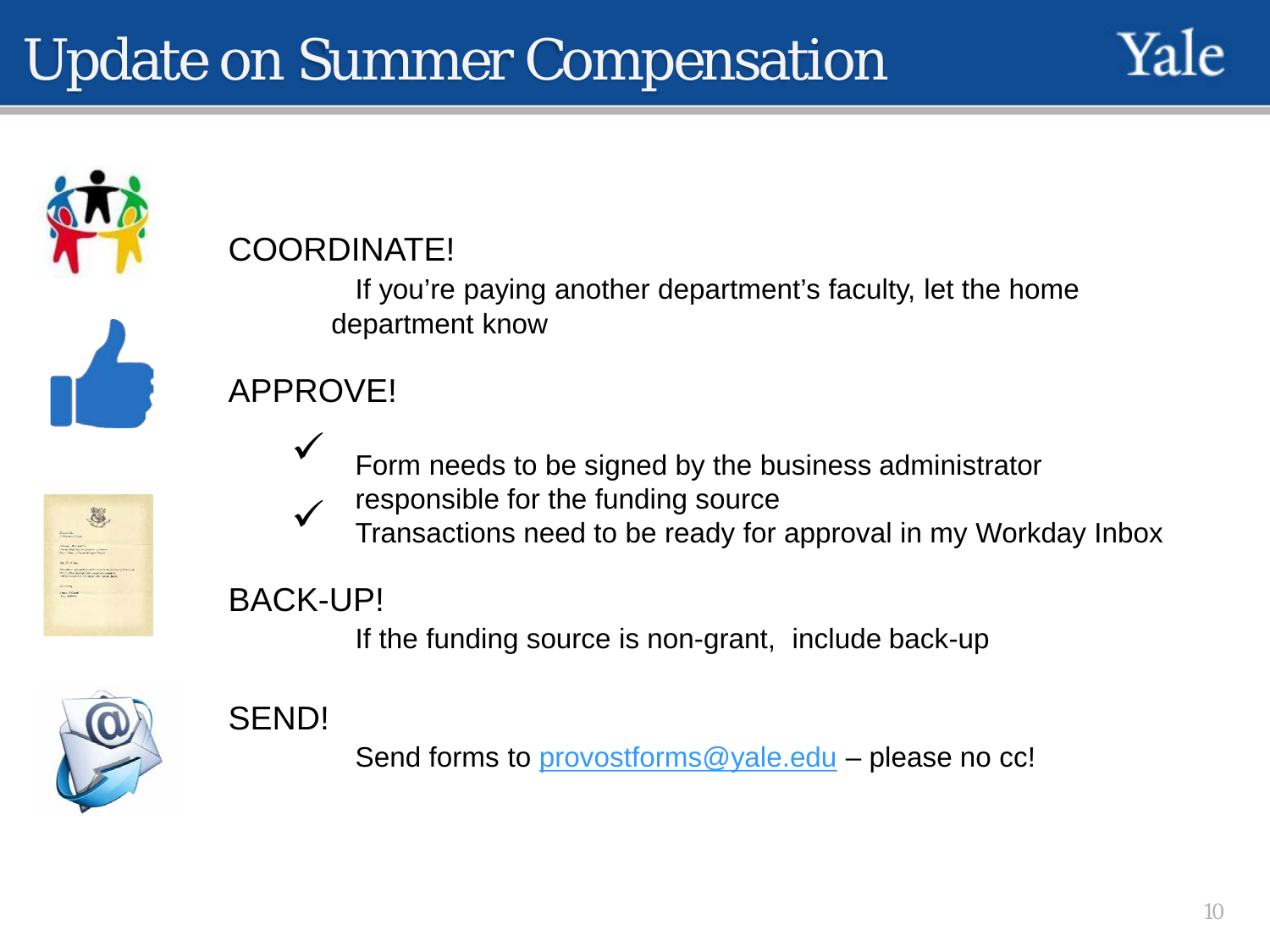### Update on Summer Compensation

#### July and August 2017



#### **[Workday@Yale](mailto:Workday@Yale)**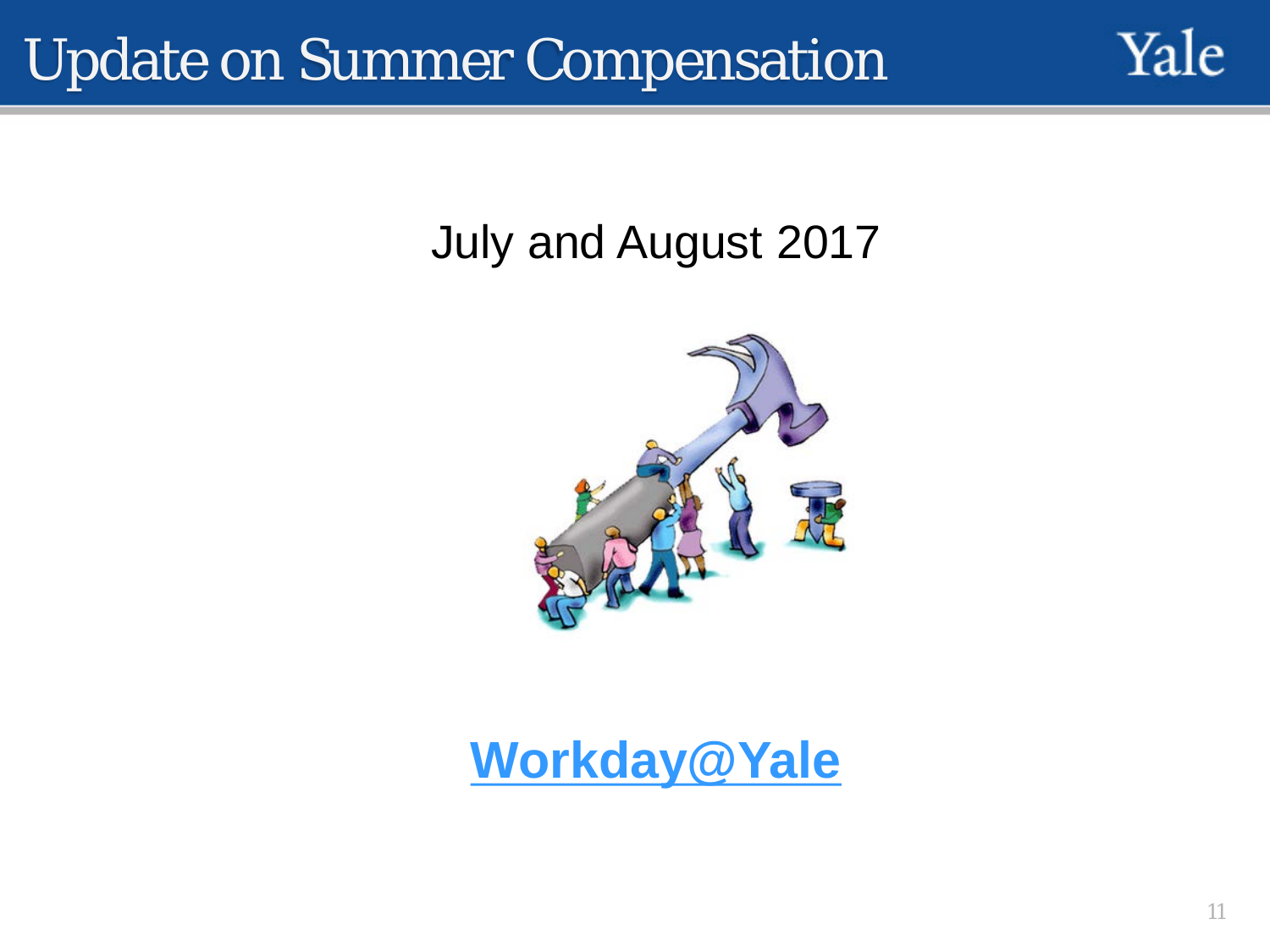

### Policies

- *[Faculty Handbook](http://provost.yale.edu/faculty-handbook)*
	- XVIII. Faculty Compensation, Benefits, and Services, section B
- Can only be paid to teaching faculty (9 month) with multiyear or continuous full-year appointments
- Maximum monthly 1/9 of academic year salary
- Maximum time 2-1/2 months
- Faculty may not accept other employment during any month in the summer when also receiving full-time Yale salary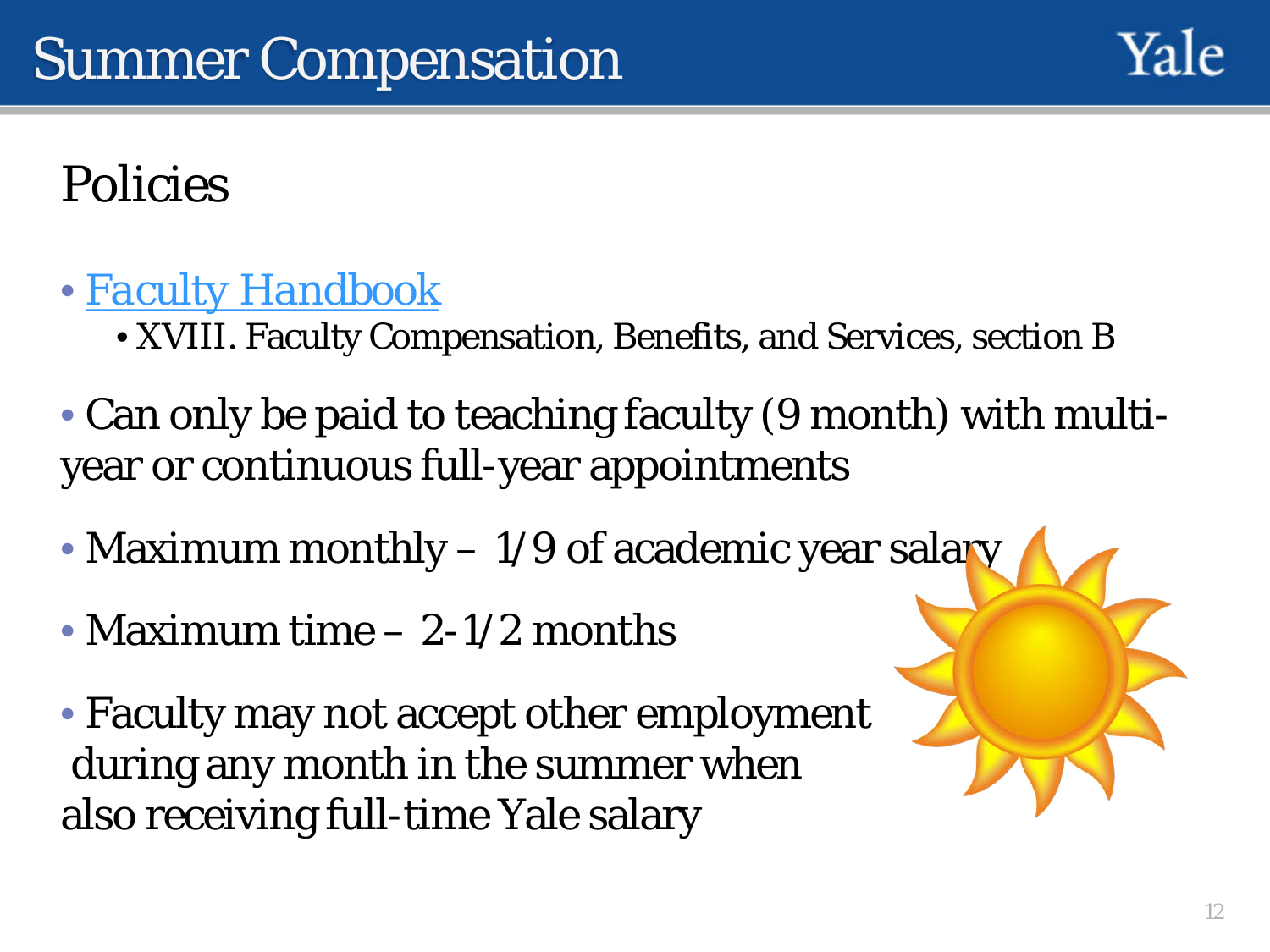

### Procedure

- Complete the Faculty Summer Compensation Form.
	- Available online at
		- Yale's Policies and Procedures page in the forms section, <http://policy.yale.edu/forms>
		- OFAS website, Administrative Processes,

<http://facultyadmin.yale.edu/admin-processes>

- Enter the transaction in Workday.
	- Instructions on OFAS website, Administrative Processes, under Summer Compensation section,

<http://facultyadmin.yale.edu/summer-compensation-job>

• Send form to provostforms@yale.edu.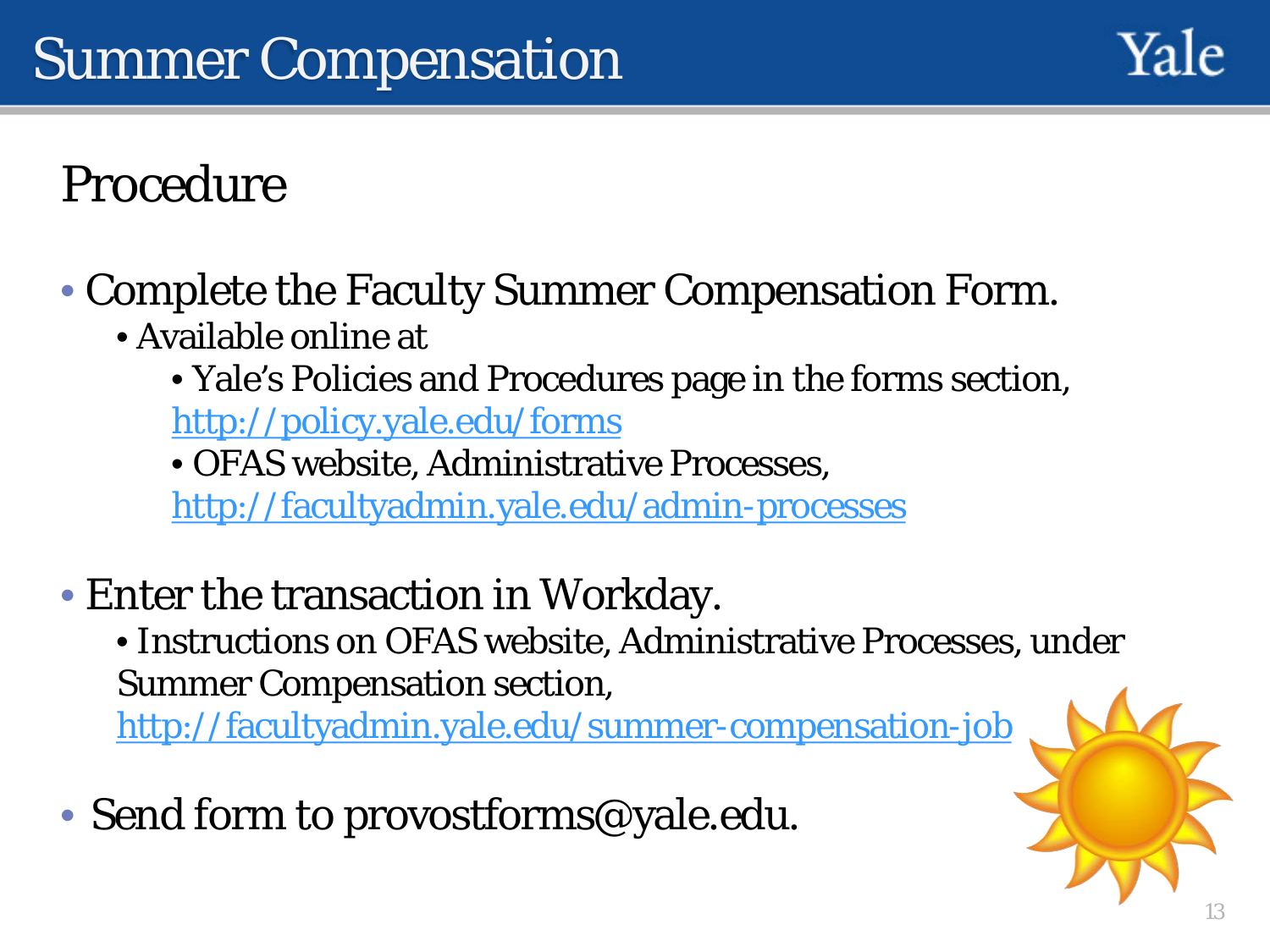#### Workday mechanics

• In order to pay summer compensation to a faculty member, he or she must have a **Summer Compensation job** in Workday.

• Any department may create a Summer Compensation job for any faculty member. E.g. Summer Session creates Summer Comp jobs for faculty who teach in the summer programs.

• Faculty who received summer comp in your org last year should still have the Summer Comp job that was created.

• Compensation is entered using the Manage Period Activity Pay Assignments and must be entered on the Summer Comp position.

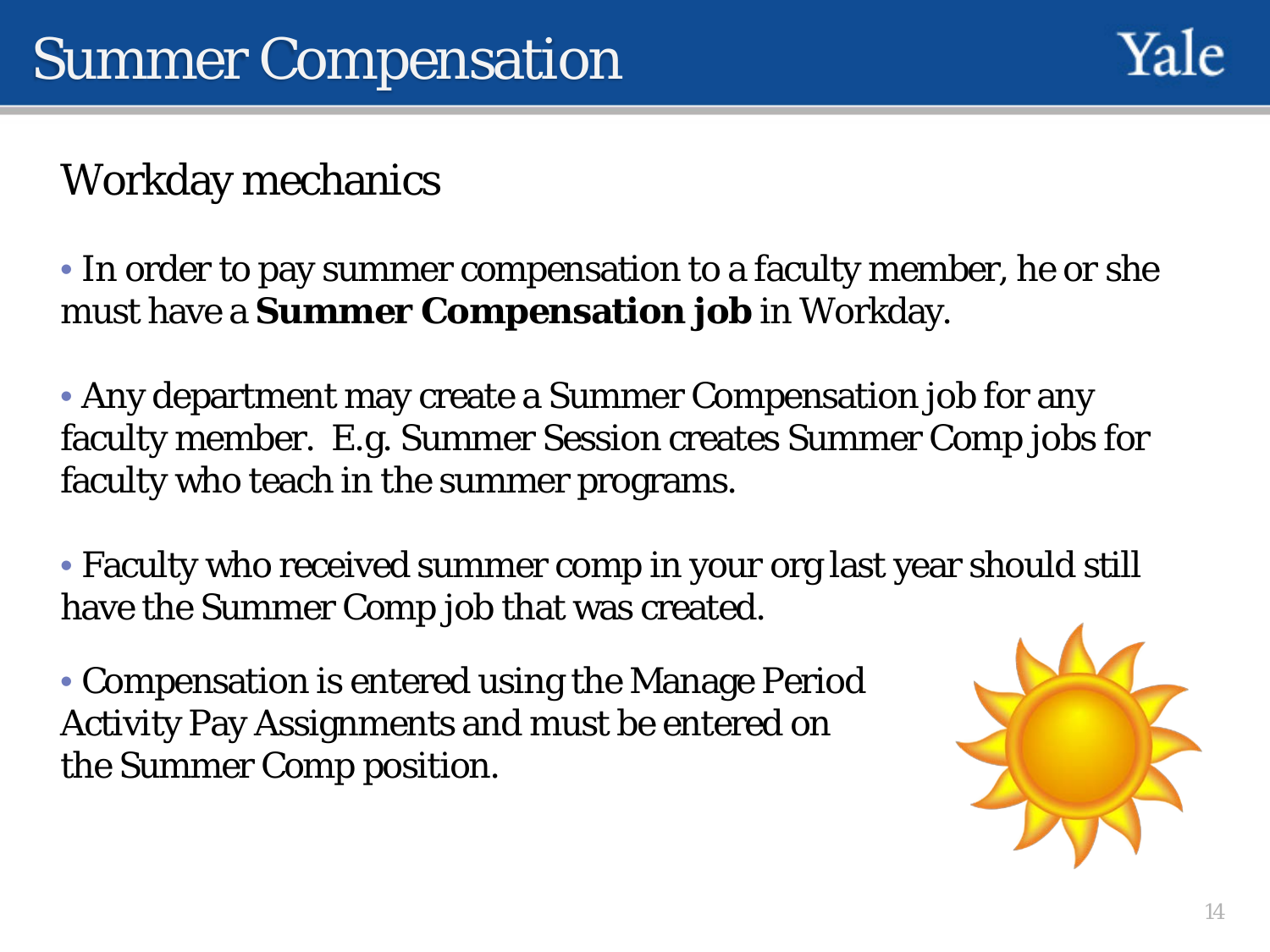

### Teacher Summer Programs

Faculty with single-term or single-year appointments who teach in Summer Session will be provided with an additional job as Teacher Summer Programs.

- They do not need to be transferred if there is a plan to reappoint them within your department.
- They will need to be transferred to Summer Session if they are resigning or being terminated.

Additionally, any faculty in this category whom you need to pay for work in the summer will need to be changed to the job profile of Teacher Summer Programs.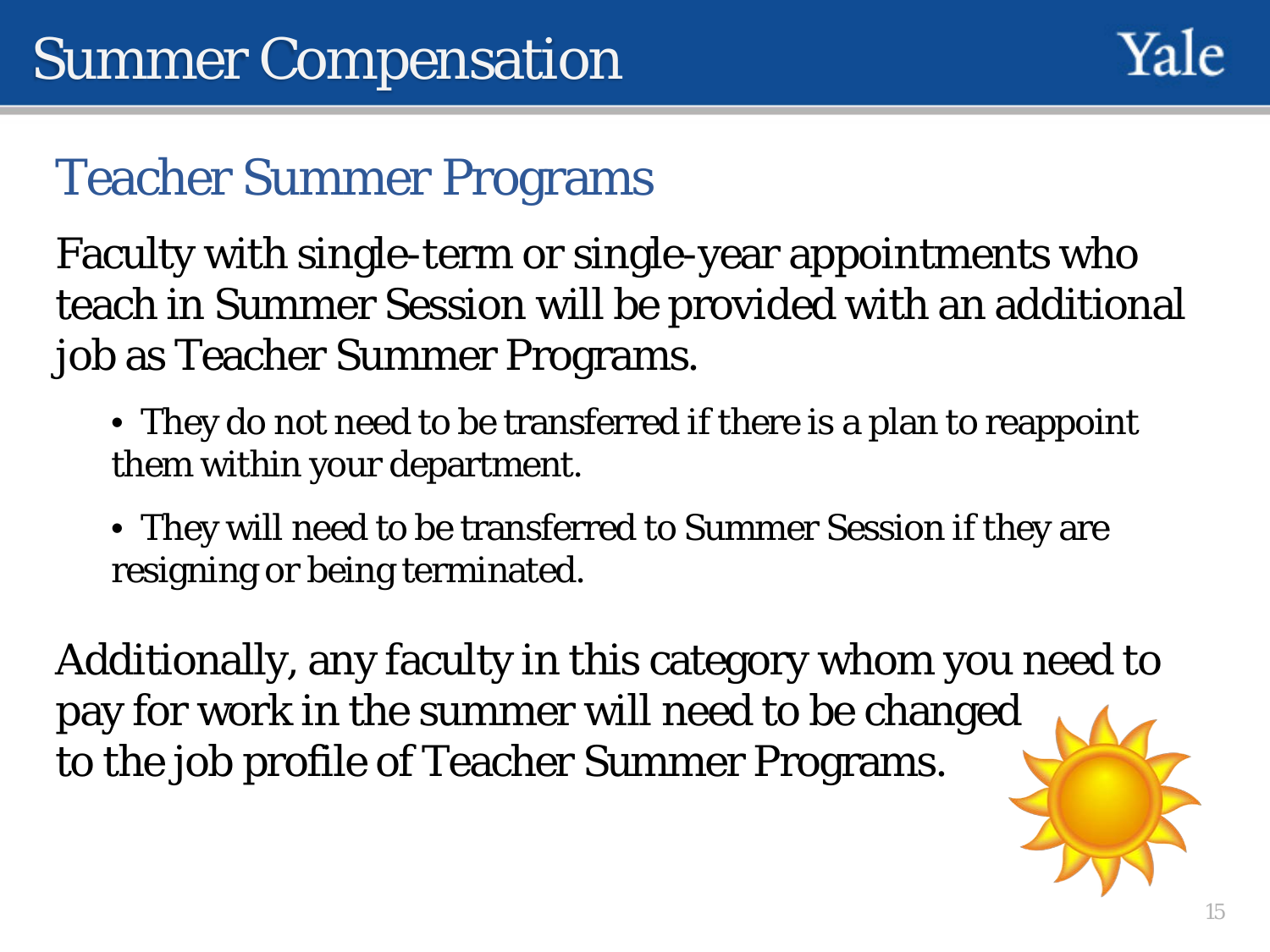

## End of term activities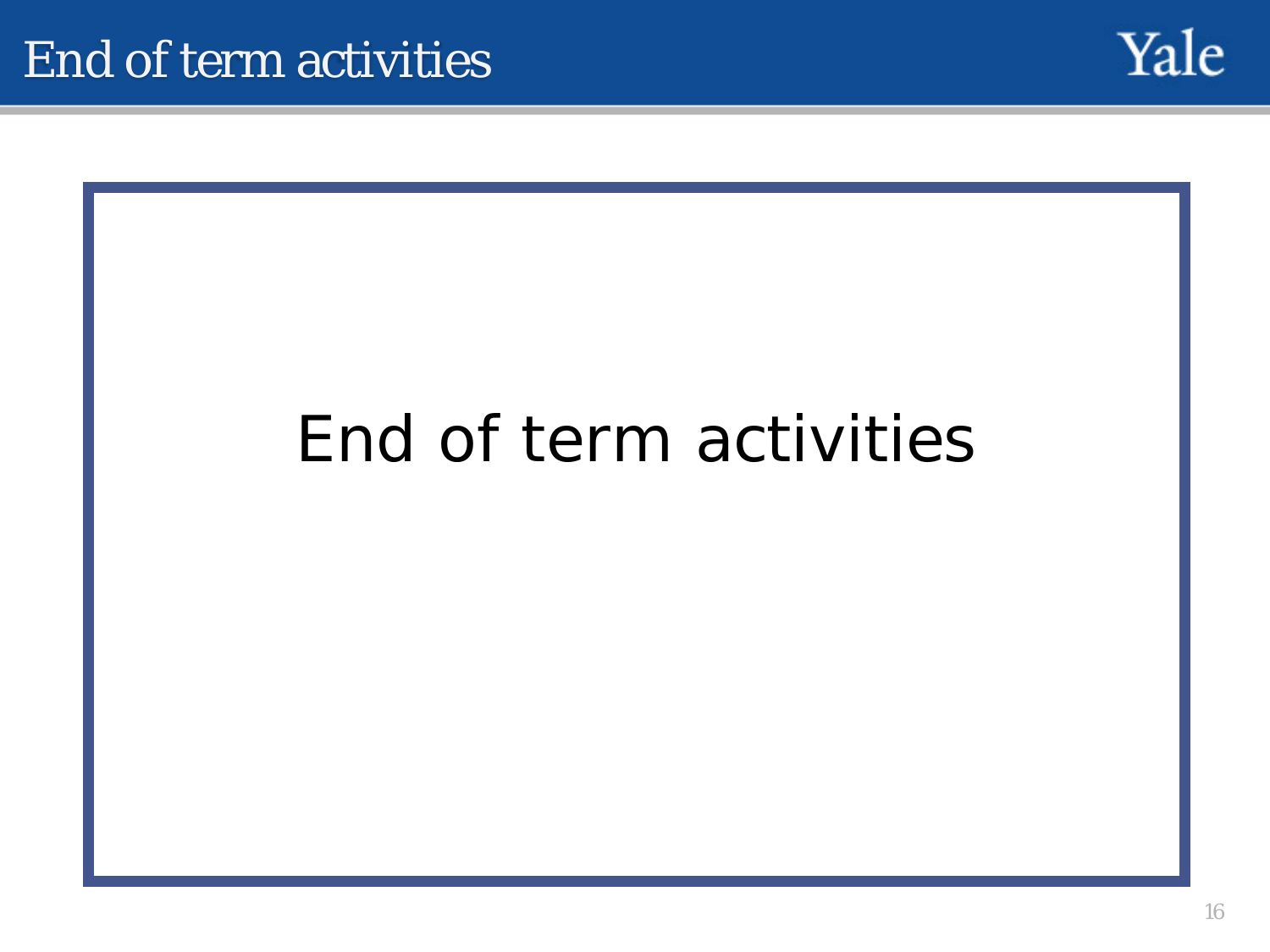## Run Workday report: *Academic - Expiring Appointments – Yale*

- Use date range of  $6/1/14$  to  $6/30/19$  to capture all who expired and those who need to be reappointed.
- Review list with dean or chair and determine actions
	- Reappointments for short-term faculty
	- Reviews for multi-year faculty
	- Terminations
- Multi-year faculty in their penultimate (second to last) year, must be reviewed in the coming year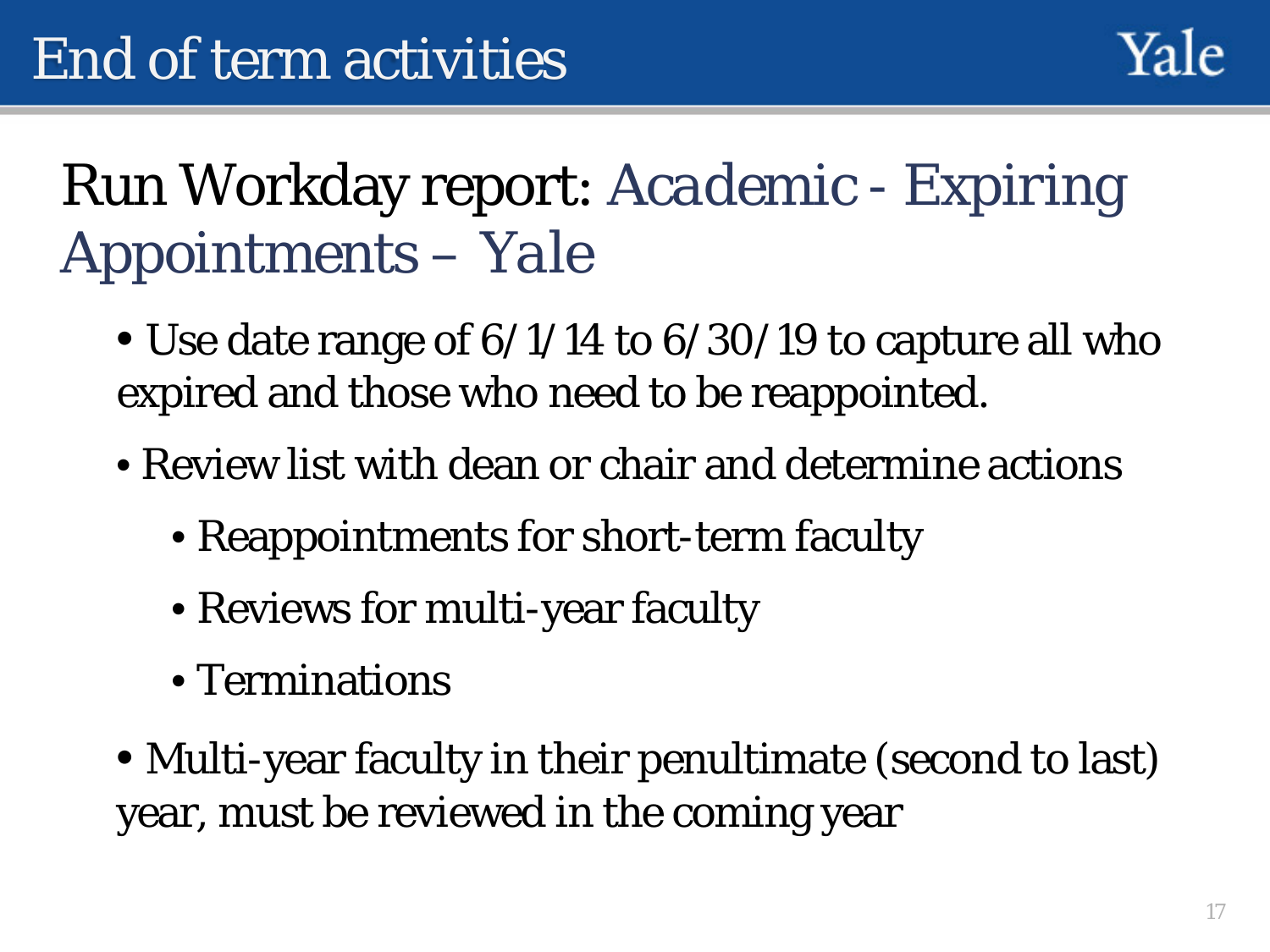#### Yale

### • Terminations

- Terminate faculty who are not returning.
- Termination date = Last day of appointment
- If terminating earlier than term end date or if tenured, obtain resignation in writing.
- Retirements refer faculty to Employee Services to meet with a representative.

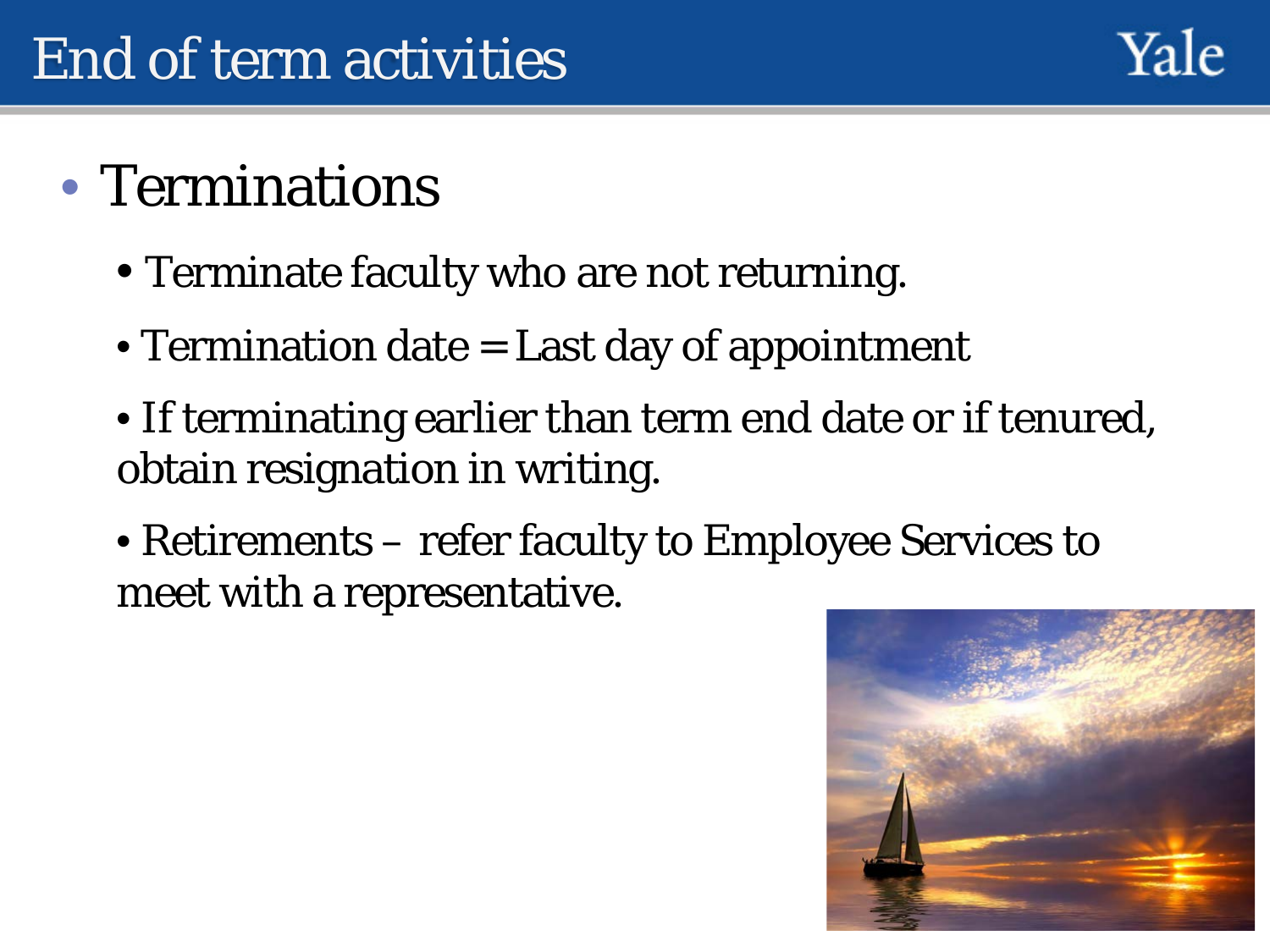

### • Terminations

- Before terminating, you will need to end additional jobs.
- End the job on a date that is prior to the termination date, but not before the last payment on that job.
- If the additional job is not in your department, send email to OFAS (faculty.admin@yale.edu)